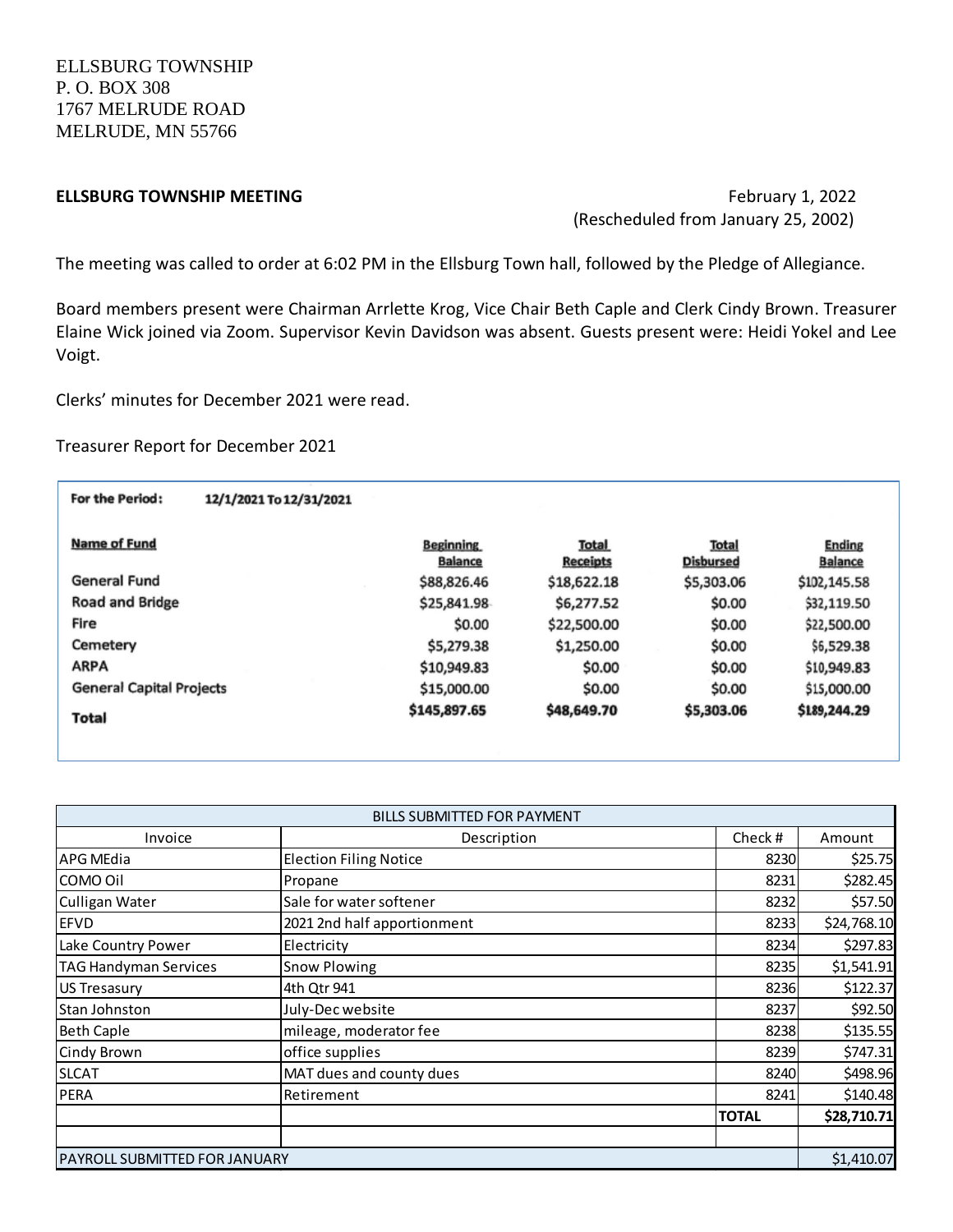# **CONSENT AGENDA**

- December Meeting Minutes
- Treasurer Report
- Bills for payment
- Payroll

Vice Chair Beth Caple made a motion to approve consent agenda items, Chairperson Arrlette Krog second, motion approved.

**CORRESPONDENCE:** No action required.

# **RESIDENTS AND GUESTS:**

 Heidi Yokel gave a Fire Department Report. They responded to 4 medical calls, 2 members attended EMRIS training, 5 members attended the Arrowhead EMS training and 2 members were certified to "stop the bleeding".

# **OLD BUSINESS**

- **Road and Bridge:** 
	- o Road Signs Vice Chair Beth Caple reported that the signs will be replaced in spring by Mesabi Signs.
- **Buildings:**
	- o Melrude Fire Hall: Clerk Cindy Brown asked supervisors what the next steps will be after the special meeting to inform residents of the issue and the recommendation to resolve. They would like the committee to meet one more time to review what they recommended as supervisors Arrlette Krog and Beth Caple are wondering if the recommendation is the best course of action. The supervisors will go ahead with the suggested levy increase of \$100,000 for electors to vote on at the March Annual Meeting on March 8, 2022. If the levy increase is approved the residents will be kept informed as the project evolves via monthly board meetings or, if needed, another special town meeting.
- **Cemetery:** 
	- $\circ$  Cemetery fees will be reviewed at the February board meeting as Supervisor Kevin Davidson was absent.
- **Website:** Nothing new to report.

### **NEW BUSINESS**

- ARPA Clerk informed the supervisors that as of April 1, 2022 the ARPA funds can go into the General Fund and used for a broader range of township needs. More information will be forthcoming to guide townships on appropriate use of the funds.
- The clerk presented the list of recommended election judges to serve the township in 2022. Vice Chair Beth Caple approved the list of election judges, Chairperson Arrlette Krog second, motion approved. Rita Giernett as head judge, Steph Upton, Cindy Davidson, Aubreanna McKeever and Scott Streitz were all approved as 2022 Ellsburg Township election judges.